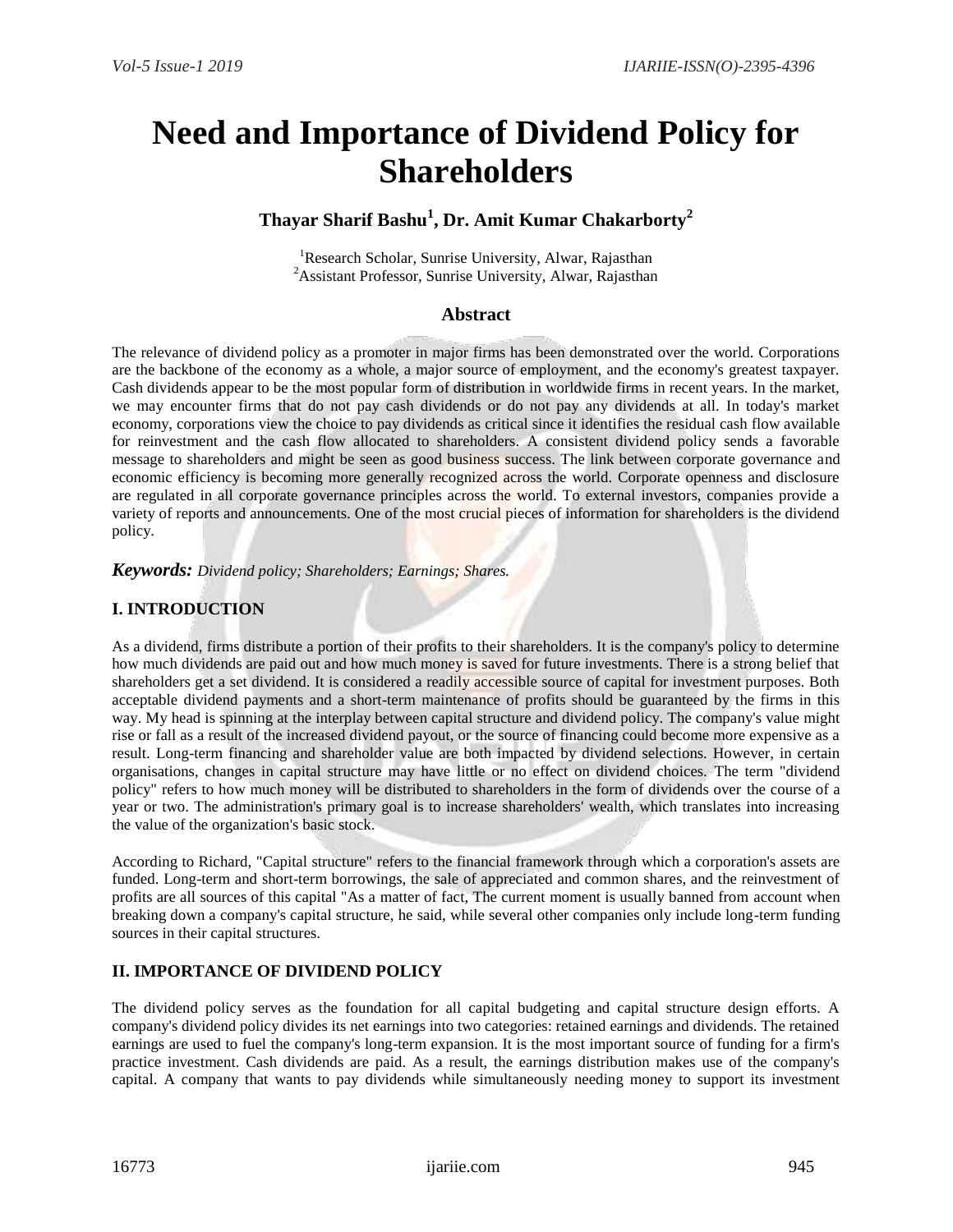prospects will have to turn to other sources of funding, such as debt or stock offerings. The following are some of the reasons why a dividend policy is necessary in any corporation.

# **Develop Shareholders' Trust**

When a company's net profits % remains consistent, it maintains a steady market value and pays appropriate dividends. In such an organisation, the shareholders are likewise confident in their investment choice.

# **Influence Institutional Investors**

A great reputation in the financial industry comes with a fair policy. As a result, the business's strong market position attracts institutional investors who are willing to lend the company a larger sum.

#### **Future Prospects**

The fund sufficiency for the next project endeavor and investment prospects is planned, and the dividend policy is decided so that illiquidity is avoided.

# **Equity Evaluation**

The value of a company's stock is largely defined by its dividend policy, which represents the company's growth and efficiency.

### **Market Value Stability of Shares**

Investors who are happy with the dividend policy are more likely to retain the stock for the long run. This results in stability and a beneficial influence on the market value of the equities.

# **Market for Preference Shares and Debentures**

Along with equity shares, a corporation with a good dividend policy might borrow money by issuing preference shares and debentures in the market.

# **Degree of Control**

It aids the corporation in maintaining effective financial control. If the corporation distributes the maximum profit as dividends, the company may run out of capital for future chances.

# **Tax Advantage**

When compared to the proportion of income tax levied, qualifying dividends received as a capital gain have lower tax rates.

# **III. VARIABLES OF DIVIDEND POLICY**

The dividend policy is quantified using the following variables.

#### **Earning per shares**

Shares that represent a significant amount of an organization's net worth. The profitability of a company may be gauged by looking at its earnings per share. It is widely accepted that earnings per share are the most important factor in determining a Share's value. It is also a significant factor in calculating the cost-to-earnings valuation ratio. Determined as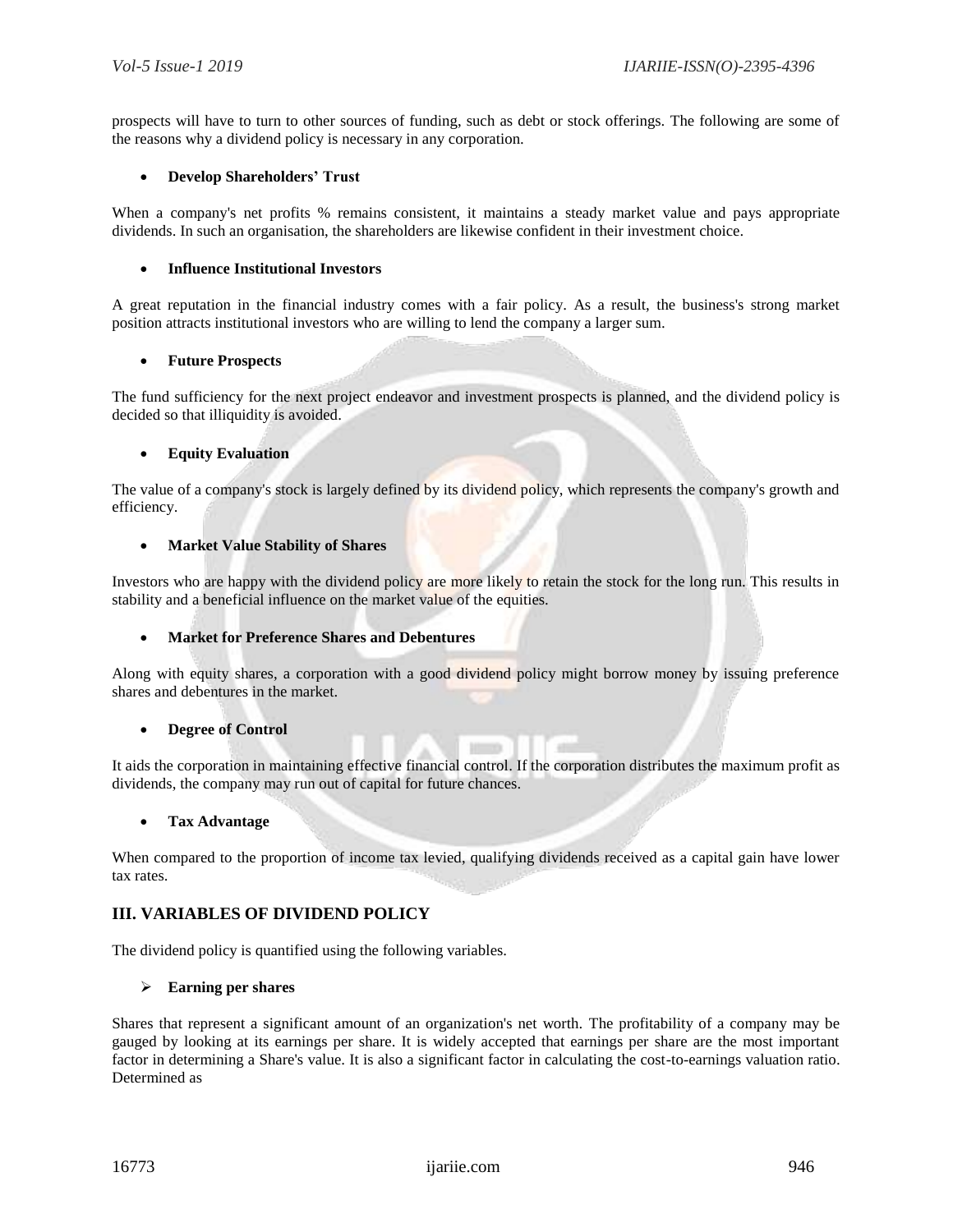Net Income - Dividends on Preferred Stock

Earnings Per Share =

**Average Outstanding Shares** 

# **Dividend per share**

The sum of declared dividends for every ordinary share issued. Dividend per share (DPS) is the total dividends paid out over an entire year (including interim dividends but not including special dividends) divided by the number of outstanding ordinary shares issued. Dividend per share can be calculated by using the following formula:



D - Sum of dividends over a period (usually 1 year) sd - special, one time dividends

# S - Shares outstanding for the period

#### **Retained earnings**

It is the net profit earned by the company after deducting all expenses like interest, depreciation and tax. Profit after tax can be fully retained by a company to be used in the business. However dividend is paid to the shareholders from this residue.

# **Dividend yield shares**

Dividend yield is used to calculate the earnings on investment (shares) considering only the returns in the form of total dividends declared by the company during the year. The dividend yield is calculated using the following formula:



#### **Market Price Per Share**

The market cost of a stock is the latest cost at which the stock was exchanged which depends on the information from an organization's asset report. The market cost per share is a financial metric that speculators use to decide if to buy a stock. An organization's reasonable worth for each share is characterized as the organization's surveyed market value dividend by the total number of shares held by stock owners of the organization.

Net Income - Preferred Dividends

Market price per share Ξ

Number of Shares of Common Shares Outstanding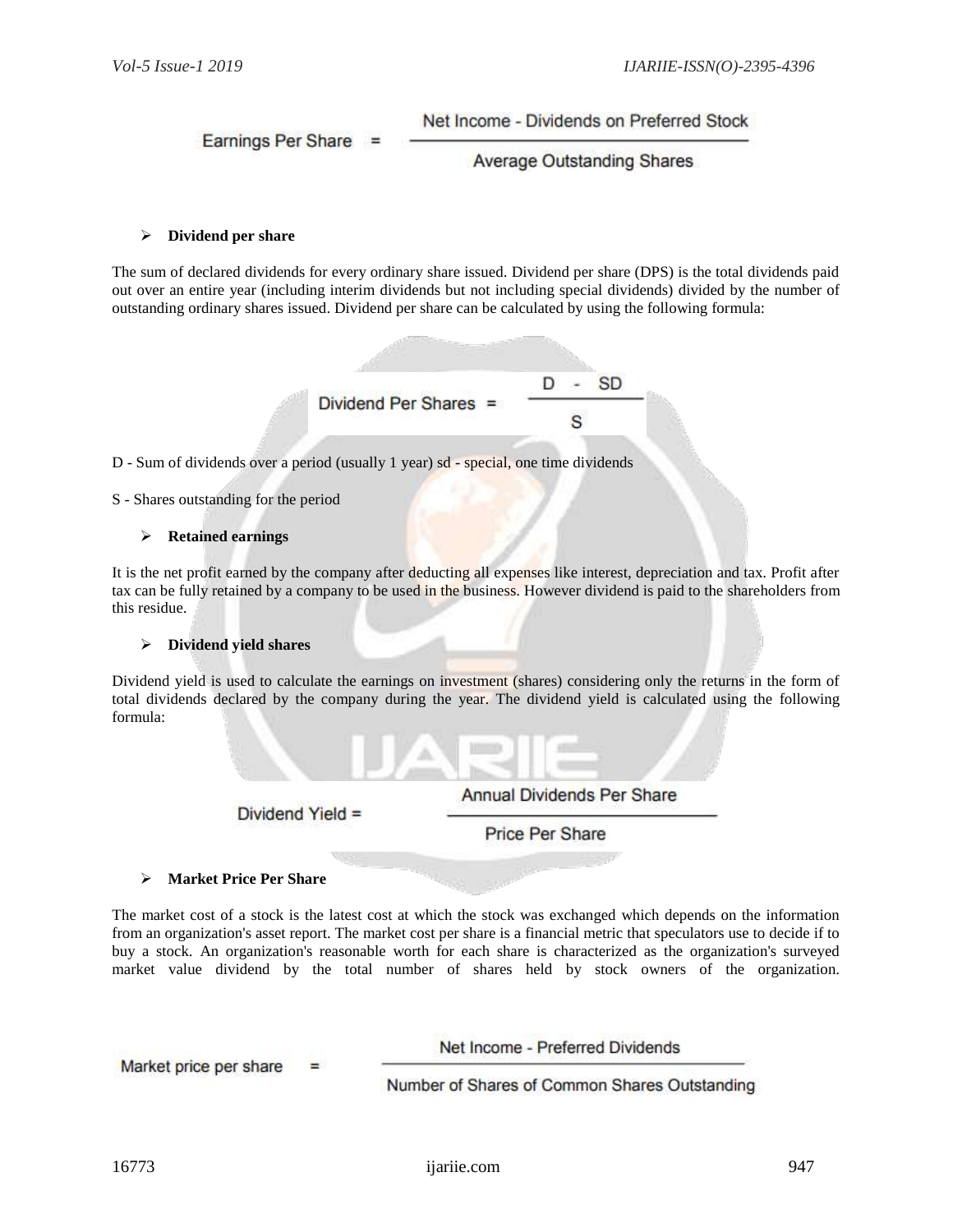# **IV. THEORIES OF DIVIDEND POLICY**

# **1. Irrelevance Theory**

According to irrelevance theory dividend policy do not affect value of firm, thus it is called irrelevance theory.

# **Residual Theory**

Dividend policy, according to this argument, has no impact on the wealth of shareholders or the values of their shares, and hence is irrelevant to the firm's valuation. Because the earnings available can be maintained in the firm for reinvestment, this approach views dividend policy as just a financial option. If the money aren't needed for the firm, they might be dispersed as a dividend. As a result, the option to pay dividends or keep earnings might be considered a residual decision.

# **Modigliani & Miller Approach (MM Approach)**

According to Modigliani-Miller, a company's dividend policy has no bearing on its value. According to this viewpoint, the market price of a share is determined by the firm's earnings on its investment rather than the dividend paid. The firm's earnings, which affect its value, are also influenced by the investment options accessible to it.

# **2. Relevance Theory**

According to relevance theory dividend policy affects value of firm, thus it is called relevance theory.

# **Walter's Model**

The worth of a company is determined by its earnings level, dividend payout, constant reinvestment rate, and the shareholder's projected rate of return, according to Walter's Model. According to the concept, a company's dividend policy is determined by whether or not it offers attractive investment prospects. If the company does not have adequate investment prospects, it will issue a dividend; otherwise, the money will be kept. If the company distributes a dividend, shareholders can invest the money to increase their returns. The opportunity cost to the company, often known as the cost of capital  $(k<sub>e</sub>)$ , is the projected return on reinvestment of dividend income by shareholders. If, on the other hand, no dividend is given, the company will reinvest the remaining earnings in order to continue growing. The predicted rate of return on retained profits is referred to as rate of return (r).

# **Gordon's Model**

According to Gordon's Model, a company's dividend policy is important and can influence its value. The worth of the business under this strategy, like Walter's Model, is determined by the reinvestment rate (r) and shareholder expectations (ke). This is predicated on the assumption that most investors are risk averse and prefer current income, such as dividends. As a result, there is a clear link between dividend policy and a company's worth.

# **V. CONCLUSION**

Dividends to shareholders serve as compensation for management and staff. Nobody will put their money into a firm that does not provide a return on investment. Dividends are the primary driving element for many investors when deciding whether or not to invest in specific sectors or companies. Companies should give dividends at regular periods and in particular quantities to build a reputation in society. On the one hand, this provides management with possibilities to keep shareholders satisfied.

Dividends should be proportionate to company earnings. To make it easier for managers to maintain a good debt/equity ratio, it should not surpass the amount of profit for the year.

Since dividend decisions are so significant nowadays, it's crucial to keep them in mind whether your firm is operating at a loss or with a smaller profit margin. Various aspects must be considered when calculating dividend